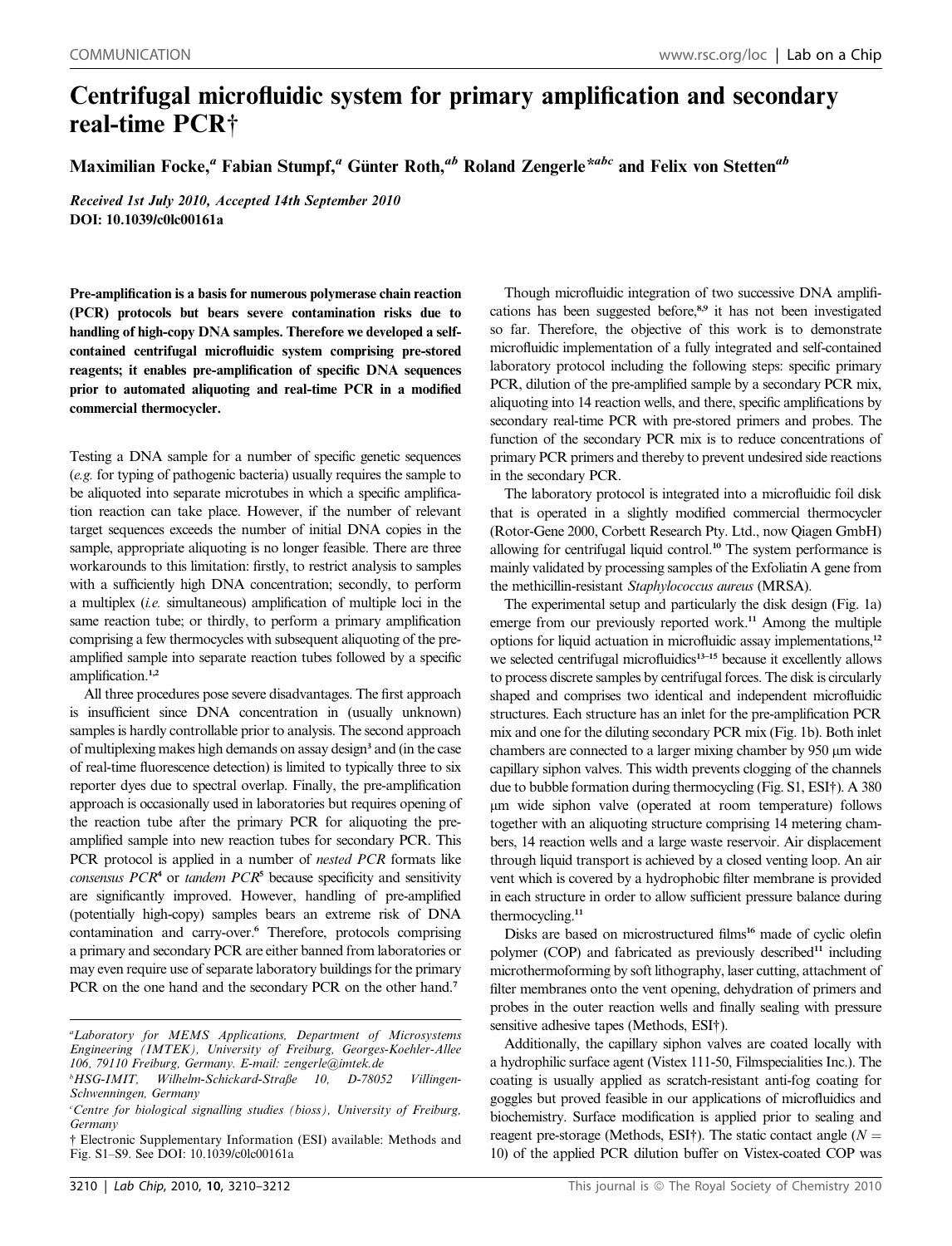

Fig. 1 Design of foil disk. (a) Photograph of one of two microfluidic structures on the foil disk. The chamber for primary PCR and reaction wells for secondary PCR are highlighted with dyed liquid. Dashed lines indicate through holes for sufficient heat convection during cycling. (b) Scheme of microfluidic elements in one segment.

 $19.3^{\circ} \pm 1.4^{\circ}$  whereas the contact angle on untreated COP was 53.8<sup>o</sup>  $\pm$  1.1° (Fig. S2 and S3, ESI†).

Liquids are transported by capillary action and centrifugal forces that are induced through rotation of the disk in the modified thermocycling instrument.<sup>11</sup> Its modification refers to a custom-made chuck for the foil disks (Fig. S4, ESI†) and an additional relay to increase the rotational speed discretely from standard 6.6 Hz to 27.2 Hz.

In order to show technological feasibility of microfluidics and PCR implementation, we only employed one specific DNA target sequence for primary and secondary PCR and proved its parallel detection in all reaction wells (though a specific sequence would be detected in only one reaction well in regular genotyping applications). We chose Exfoliatin Toxin A, a sequence of a subtype of the methicillin-resistant Staphylococcus aureus (MRSA). The conditions for amplification by PCR are found in the Methods, ESI†.

Primary PCR was performed with primers that are slightly shorter than the primers of the secondary PCR. This implies lower annealing temperatures and thus inactivation of primary PCR primers during secondary PCR. The specific primers and the reporter dye were  $dehydrated<sup>11</sup>$  in 11 out of 14 wells. The remaining three wells contain primers and a respective probe corresponding to a different genetic sequence to obtain a base signal as well as negative controls.

Initially, the DNA sample is mixed with the primary PCR mix offdisk. Then, 20 ul of this mixture and 160 ul of the secondary PCR mix are filled into their respective chambers in the disk (Fig. 2a). The inlet holes are sealed by small adhesive tapes, and the disk is placed into the thermocycling instrument. Then the microfluidic protocol starts (Fig. 2b–h) and spins the disk at 27.7 Hz accompanied by thermocycling for primary PCR (Methods, ESI†). After ten cycles the fluid portions are transferred to the mixing chamber where the preamplified PCR mix is diluted with the secondary PCR mix in a unidirectional shake mode mixing protocol.<sup>17</sup> Afterwards the liquid is aliquoted into 14 separate reaction wells where it rehydrates the pre-stored primers and probes for specific secondary PCR and realtime detection (Fig. S5–S7, ESI†).

The microfluidic protocol was performed with 104 structures (comprising a total of 52 disks with two independent microfluidic structures per disk). 312 of 312 siphon valves worked well and primed in less than 5 seconds (950  $\mu$ m wide siphons) and 35 seconds (380  $\mu$ m siphons), respectively. Those siphon channels exposed to high temperatures during thermocycling were not clogged by gas bubbles due to their exceptional width.

The sensitivity of the system was tested with varying DNA concentrations in the range of 7 to 7000 copies per sample. The primary PCR was set to 10 thermocycles. In Fig. 3 the corresponding



Fig. 2 Centrifugal microfluidic protocol. (a) Insertion of primary PCR mix (1) and secondary PCR mix (2). (b) Primary PCR. (c) Priming of siphons. (d) Transfer to adjacent chamber. (e) Shake mode mixing. (f) Distribution. (g) Metering of aliquots. (h) Filling of reaction wells and secondary PCR.